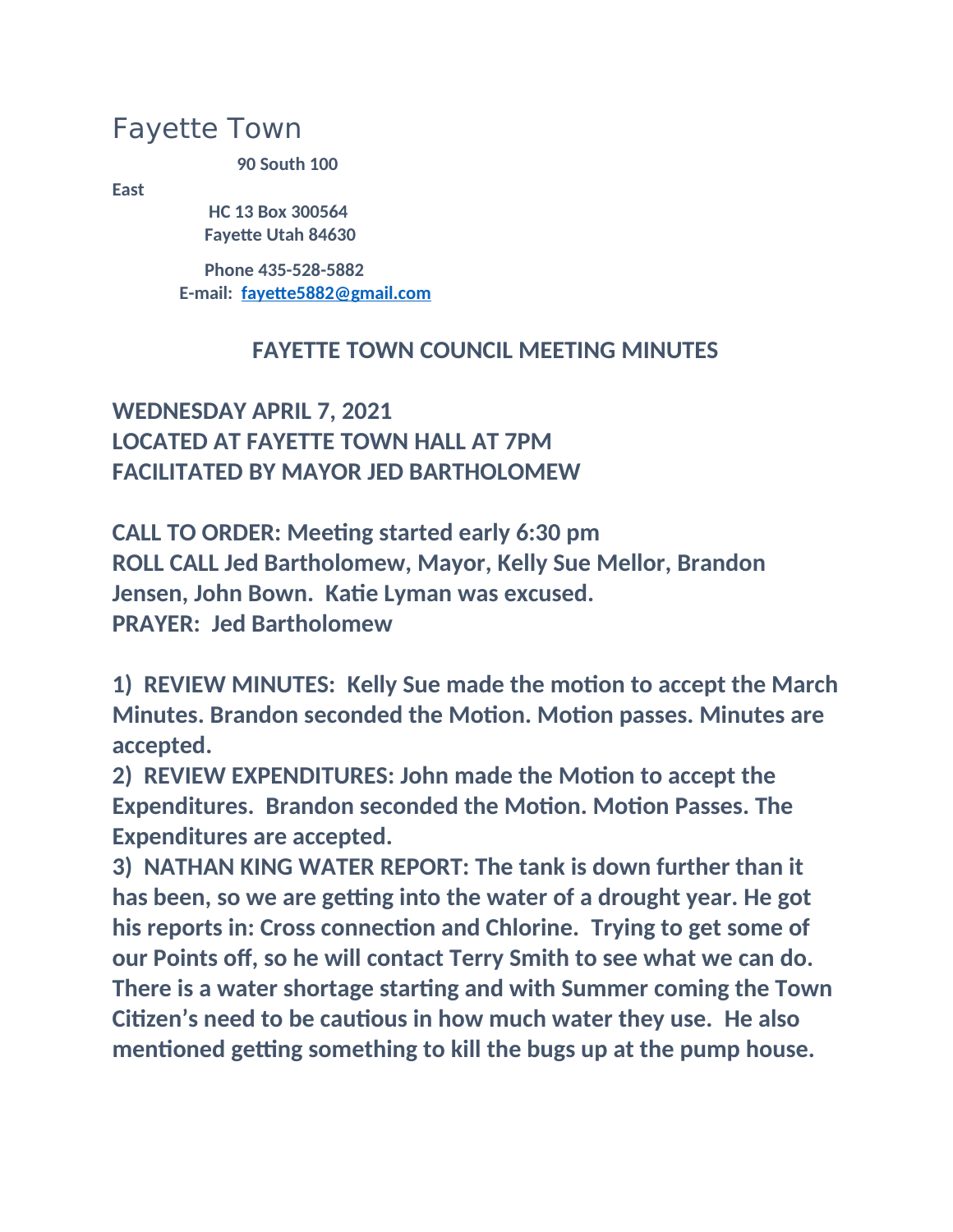**He also would like a Motion sensor light instead of the light he has now that stays on all night.**

**4) ANIMAL CLINIC APRIL 10TH FROM 10 TO 12: John will be here to oversee the Clinic. The Clerk, Kathi, will also be here to help if needed. 5) TOWN CLEAN-UP APRIL 21-28, 2021. TOWN APRIL 24, 2021 LUNCH PROVIDED: All is set for the clean-up. Kelly sue has ordered more signs to replace the damaged ones. She also is ordering the food for the lunch. The park needs some trees planted and some Teetertotters fixed, but mostly just cleaned, no painting this year. The ones that come will be doing the Cemetery. Planting Lilac bushes and just cleaning up. We just need a general clean-up of the town.**

**6) PLANNING AND ZONING ANYONE ANSWERED THE CALL? This will be addressed next month.**

**7) JANELL: RURAL WATER: Janell brought in our Water Rates Report. She did an Awesome job in going over the rates for the Town and coming up with some good ideas. We will talk about the findings at our next Town Council along with our Budget.**

**8) GARTH SOIL TESTING: Garth offered to pay half of the cost for the test. The Council decided to go ahead and do the test and pay the other half of the bill.**

**9) LAWN MOWER NEEDS ATTENTION: The Lawnmower was taken and fixed up for summer mowing. We are going to ask for someone to mow the lawn this year. Also we are asking for someone to help keep the park cleaned and clean the bathroom.**

**10) JULY 24TH ALL'S WELL? Jamie and Ammon Sorensen are going to be in charge this year and they came to see what they can do and how much money can be spent on the party. There will be a Friday night movie, a Parade, a 5K run and Lunch and kids games. The Council gave them \$1200 to use for what they need.**

**11) WEBSITE-WHAT CAN WE DO? We need someone to redo our website. Jed talked to some people that would do it and it would cost \$450 to set-up, \$300 for onetime fee, then \$37 a month. John made**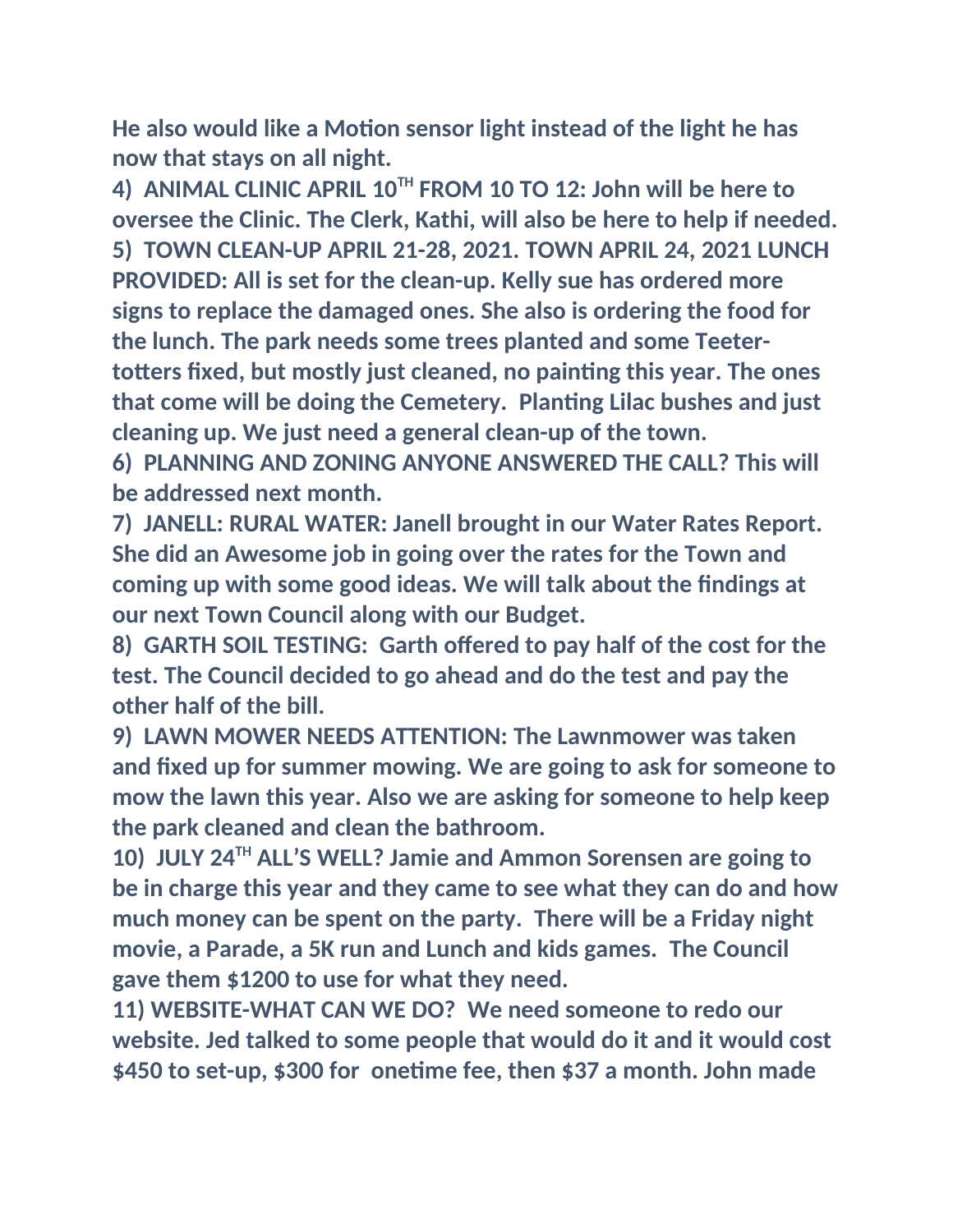**the Motion to go ahead with this company. Brandon Seconded the Motion. The Motion Passed.**

**12) CEMETERY: The Cemetery needs to be cleaned up and some trees removed. Our Town clean-up day will be good to plant some bushes and clean it up.**

**CITIZEN'S CONCERNS: Scott Bartholomew wanted to know if the Town would pay have on the fence on the North side of the Cemetery. Usually the Town pays ½ and Scott pays the other ½. Town Council Members agreed and we will talk about it in the next Town Council meeting.**

**EMERGENCY SESSION (If needed)**

**TOWN COUNCIL ITEMS: JED BARTHOLOMEW, MAYOR: Water, Weeds, Office, Cemetery BRANDON JENSEN: Flags, P&Z, Park JOHN BOWN: Animal Control, Fire Meeting's, Cemetery: John had a problem with a dog this last week and he was letting us know that there is one that is causing problems in Town and he needs to go talk to the owners about getting rid of the dog. KELLY SUE MELLOR: Celebrations, Grants KATIE LYMAN: Website, Newsletter, Emergency Preparedness, Recorder**

**ADJOURNMENT OF TOWN MEETING: Brandon made the Motion to adjourn the meeting. Kelly Sue seconded the motion. Motion Passed. We adjourned the meeting at 8:36pm.**